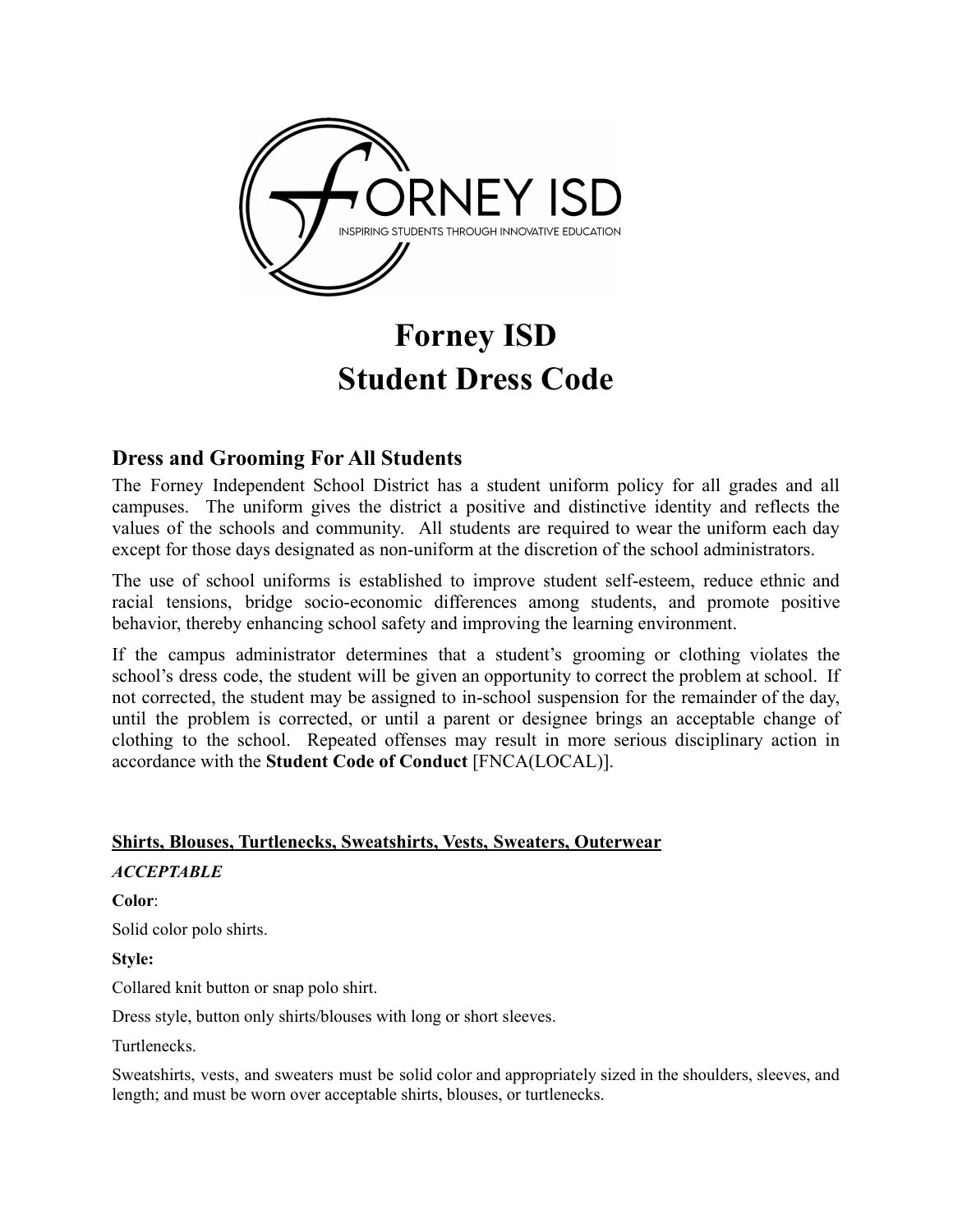#### **General:**

Logos or labels on shirts must be no larger than  $1\frac{1}{2}$  by  $1\frac{1}{2}$  inches.

All shirts and blouses must be fastened no lower than 4 inches from the top of the collar.

Outerwear such as windbreakers, fleece, sweaters, or sweatshirt-type jackets or pullovers must adhere to all acceptable guidelines. All other jackets/coats must be taken off and stored properly upon entering the building. Spirit outerwear in the appropriate school colors acknowledging the school or mascot in which the student attends is acceptable.

Polo or Button up Shirts or Outerwear in solid colors representing a recognized organization that has been approved by the Principal.

# *UNACCEPTABLE*

Visible stripes, checks, lettering, wording, or other designs.

Sleeveless.

Thermal type shirts.

T-shirts.

Zippered shirts or blouses.

Hats, caps, bandanas, hoods or other non-religious head coverings worn inside the school building.

Leather, suede, vinyl, corduroy, and denim materials (not including outerwear).

# **Slacks, Shorts, Skirts, Skorts, Capri Pants, Jumpers**

# *ACCEPTABLE*

**Color**: Khaki, Navy Blue, Black (solid, single colors).

#### **Style:**

Pleated or flat front casual slacks or Capri pants: walking-style shorts.

Hem of shorts should be no more than 3 inches above the knee (in both front and back).

Slacks must be worn at the waist, and be properly hemmed or cuffed.

Logos or labels on slacks must be no larger than  $1\frac{1}{2}$  by  $1\frac{1}{2}$  inches.

Slit at bottom of slacks must have finished edges and be no longer than 3 inches.

Skirts, skorts, and jumpers' length must be no more than 3 inches above the top of the knee cap (in both front and back).

Skirts and jumpers may have a kick-pleat or slit which opens no higher than 3 inches above the top of the knee (in both front and back).

Jumpers can be V-neck, square neck, or round neck.

Acceptable shirt, blouse, or turtleneck must be worn under a jumper at all times.

# *UNACCEPTABLE*

Baggy-style legged slacks.

Holes in clothing.

Cargo or Carpenter style pants.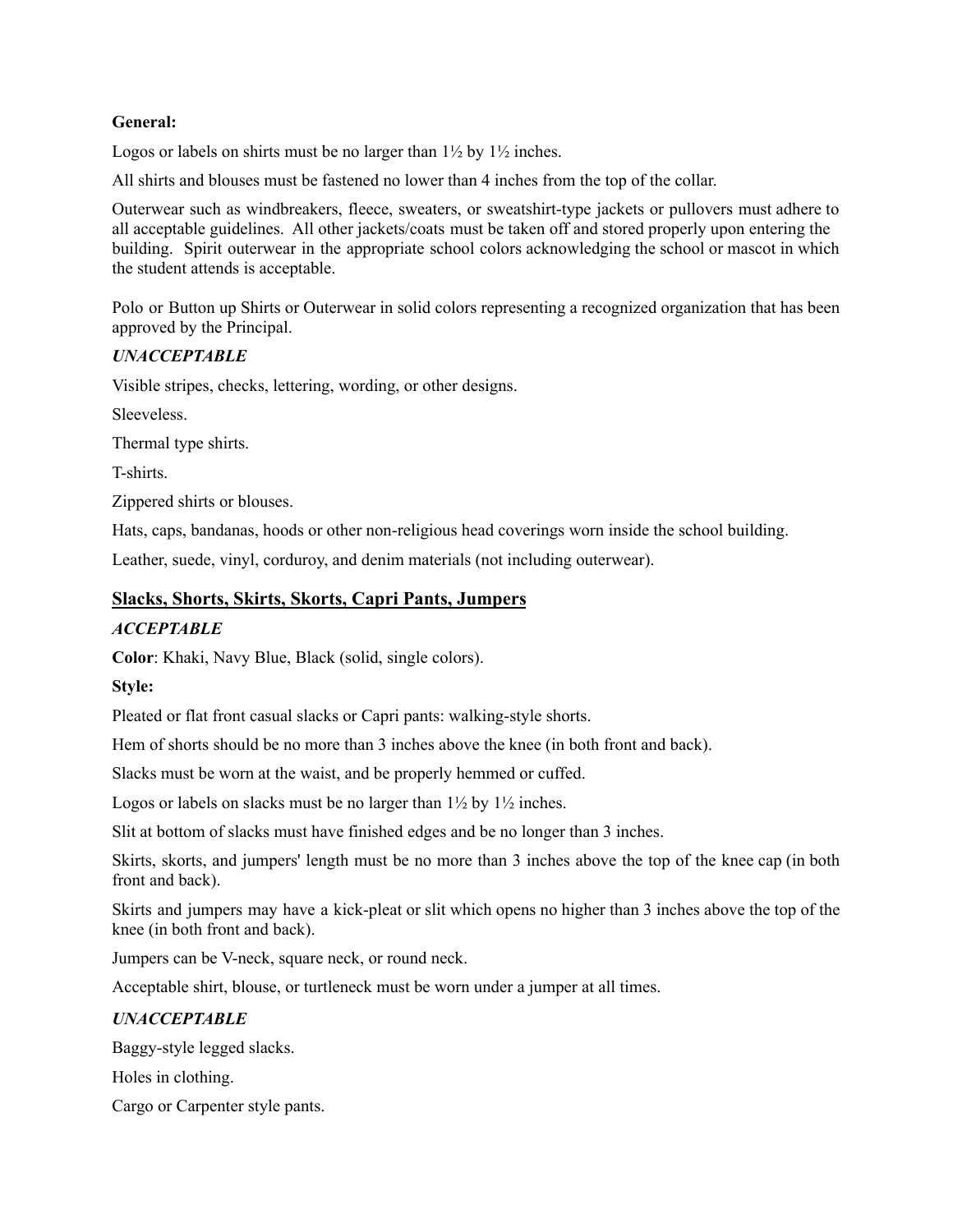Soccer or boxer style shorts, wind shorts/pants, athletic shorts/pants, sweat shorts/pants, spandex (except in PE/Athletics, Cheer, or Drill classes only).

Dresses.

Overall pants, overall shorts, overall jumpers, and coveralls.

Leather, suede, vinyl, corduroy, and denim materials; brads or studs.

# **Shoes, Hose/Tights, Leggings**

#### *ACCEPTABLE*

**Hose/Tights/Leggings**-Solid, single colors. Must be worn under shorts, skirts, or jumpers.

**Shoes**-Brown or Black leather-like shoes (tie or loafer-type), or brown or black boots, or tennis shoes.

#### **General**:

Shoes must be a matching pair.

Shoelaces must be a matching pair.

#### *UNACCEPTABLE*

Stripes, checks, lettering, wording, or other designs on hose, tights, or leggings.

Para-military type boots, open-toed/open-heeled shoes or sandals, flip-flops, house shoes, beach shoes, shower shoes, plastic clog-type, and the like.

Tie or fringe belts.

#### **General Guidelines that Apply to All Students**

Spandex, nylon, or stretch-type materials are not allowed.

Clothing can be no more than one size larger than the student's measurements; nor may the garment be too tight.

Hats, caps, bandanas, hoods or other non-religious head coverings are not to be worn inside the school building.

Clothing items cannot be worn in any way that reflects gang affiliation, conceals contraband, or creates a distraction.

All clothing must be properly hemmed and/or have finished edges.

Undershirts must be one of the approved solid colors, with no printing or designs.

Sufficient underclothing is required.

#### **Hair**

Facial hair must be well-groomed and neat in appearance with no unnatural hair colors.

Hair rollers and styling clips are not allowed.

No extreme modes of hair design are allowed.

Unnatural hair coloring such as green, purple, etc. is prohibited.

Hair should be kept clean and neatly groomed at all times.

Hair at no time should be in the student's eyes.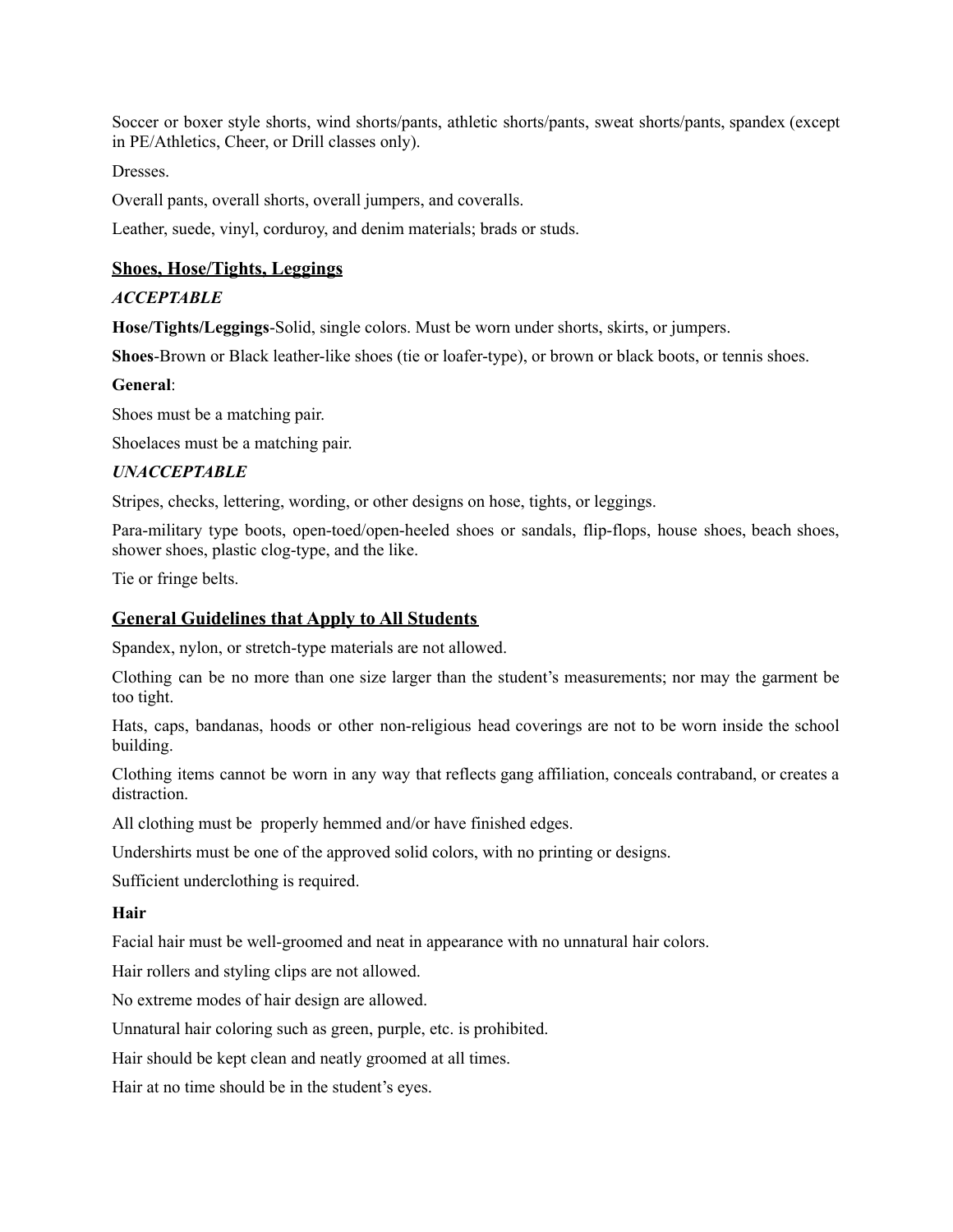Hair and eyebrows may not have cut-out designs or etchings.

#### **Jewelry and Other Accessories**

Excessive makeup and/or jewelry are not allowed.

All tattoos must be covered and hidden from view.

Jewelry used in conjunction with body piercing (such as nose rings or tongue studs) are prohibited.

Students are not to wear sun shades or sunglasses in school unless they provide a note from their physician stating the need to do so.

Chains are not permitted.

Any clothing that is not specifically addressed as acceptable is unacceptable, for example; midriff sweaters, wristbands, boas, fur fringe, etc…

**Administrators will have complete and final judgment on all matters concerning interpretation of the student dress code. Matters concerning appearance and dress not specifically covered in dress code policy shall be within the discretion of the administration.**

In case of severe financial hardship, parents may contact their child's school by phone, mail, or in person to request assistance.

#### **Alternative/Interim Student Dress Code**

This policy is only for new students to the district and students with school board approved opt-out requests. New students moving into the district have ten (10) calendar days to comply with the uniform policy. Students in the process of opt-out appeal [See FNCA (LOCAL) and FNG (LOCAL) for process and timelines.] must comply with alternative/interim student dress code guidelines. All other students must be in compliance with the student uniform policy guidelines.

Students are expected to dress and groom themselves so as not to:

- Lead school officials reasonably to believe that such dress or grooming will disrupt, interfere with, disturb, or detract from school activities; or
- Create a hazard to the student's own health or safety or to the health or safety of others.

Immodest or distracting dress or appearance of any type is not permitted. This is not confined to clothing, but also includes fads in hairstyles, makeup, or other attractions that would, in the opinion of the principal, tend to promote student disruption, jeopardize student conduct, or otherwise interfere with the educational process. (Clothing containing offensive slogans, symbols, logos, and other suggestive or controversial designs is not allowed.)

Students will keep themselves neatly groomed and dressed and will keep their hair neat and clean. Grooming and dress that will disturb, interfere with, or detract from school activities will not be allowed. Neatly groomed and dressed shall be defined as dress and grooming that is standard and conforms to local community and school district etiquette and decorum. It is within these principles that FISD will enforce the following dress code items, specifically but not limited to:

#### *Shirts, Blouses, and Turtlenecks*

These articles must be collared and are to be fastened no lower than 4 inches from the top of the collar.

All tops (etc.) should cover the back, shoulders, and stomach. No skin is to show at the waist.

Un-hemmed or sleeveless tops, and tank tops are not acceptable.

No t-shirts are allowed.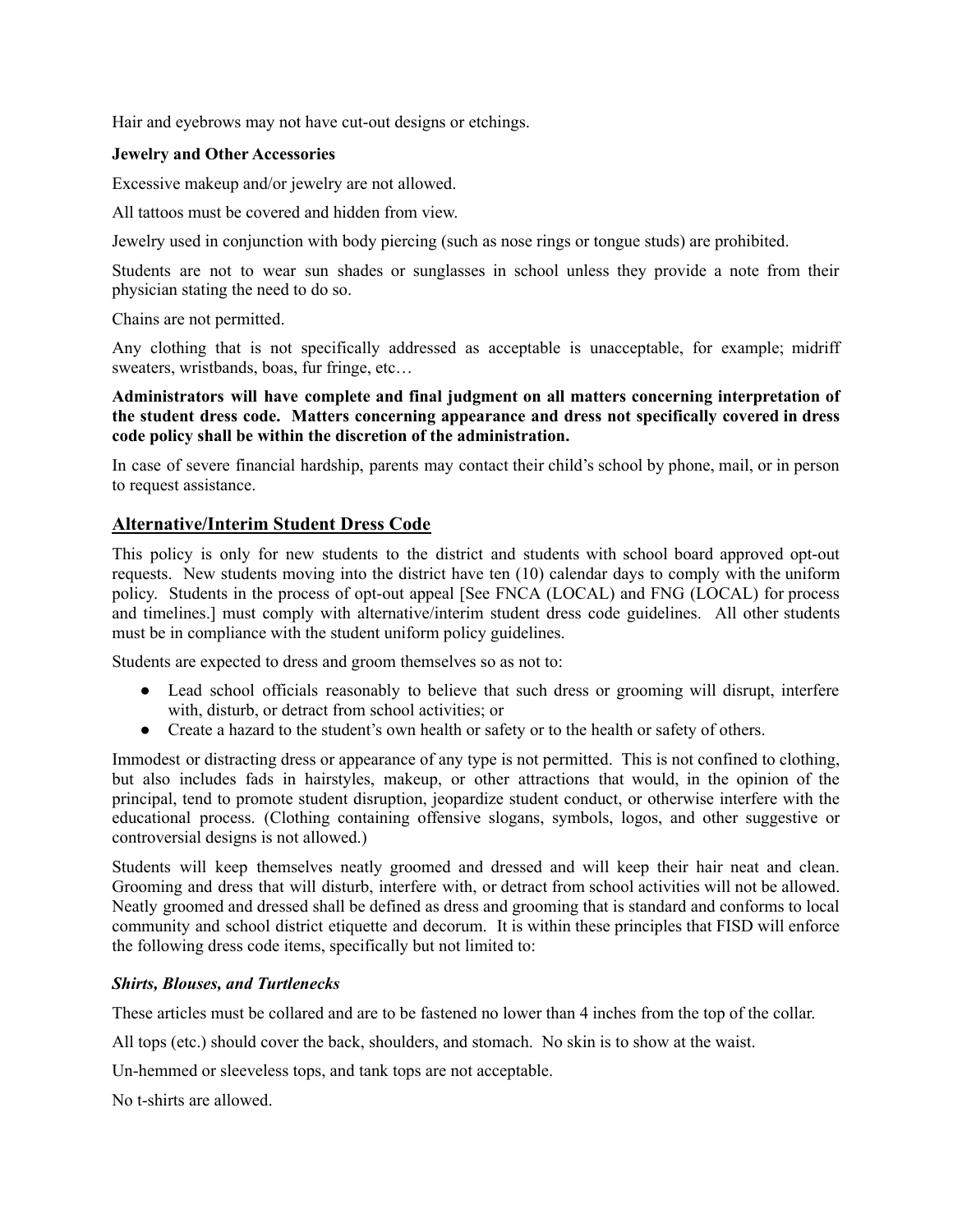Logos or labels on shirts must be no larger than  $1\frac{1}{2}$  by  $1\frac{1}{2}$  inches.

No lettering, wording, or graphics other than school spirit logos/wording on shirts, blouses, or turtlenecks.

#### *Slacks, Dresses, Culottes, Skorts and Shorts*

Slacks are to be full length and worn at the waist. Shorts must be worn at the waist.

Shorts must fall between the bottom of the knee and no more than 3 inches above the knee (in both front and back) except in physical education classes.

Athletic and soccer type shorts (with or without a logo) are not allowed (except in P. E.); only walking shorts are permissible with a belt.

Spandex, wind shorts, wind pants, or warm-ups are not permissible.

Dresses, skirts, culottes, skorts, and similar attire must fall between the bottom of the knee and no more than 3 inches above the knee (in front and back).

Logos and labels must be no larger than  $1\frac{1}{2}$  inches by  $1\frac{1}{2}$  inches.

No denim material is permitted.

#### **Head and Footwear**

Hats, caps, bandanas, hoods or other non-religious head coverings shall not be worn inside the school building.

Students must wear appropriate shoes at all times. House shoes, beach shoes, shower shoes, flip-flops, and the like are not allowed.

# **General Appearance of All Clothing**

Frayed, cut off, or tattered clothing containing holes is not allowed, even in P. E. classes.

Student attire should be modest and appropriate in length, fit, and design.

Sufficient underclothing is required.

Clinging or transparent clothing is unacceptable.

Shirts and blouses must be fastened no lower than 4 inches from the top of the collar.

Clothing may be NO more than one size larger than the student's measurements.

# **Guidelines That Apply to ALL Students**

#### **Extra-Curricular Dress Code**

With respect to any extracurricular activities, the administrator, in conjunction with the sponsor, coach, or other person in charge of such activity, may regulate the dress and grooming of participating students. Such regulation may include denying the student permission to participate in the extracurricular activity or to go on extracurricular trips.

*Compliance:* If a student attends school in violation of this uniform policy, disciplinary steps as outlined in the Student Handbook and Code of Conduct will be taken.

#### **Non-Uniform Days**

Administrator(s) shall have authority to waive up to 10 days the wearing of the student uniform or Alternative/Interim Student Dress Code for certain days, parts of days, special events, or special activities.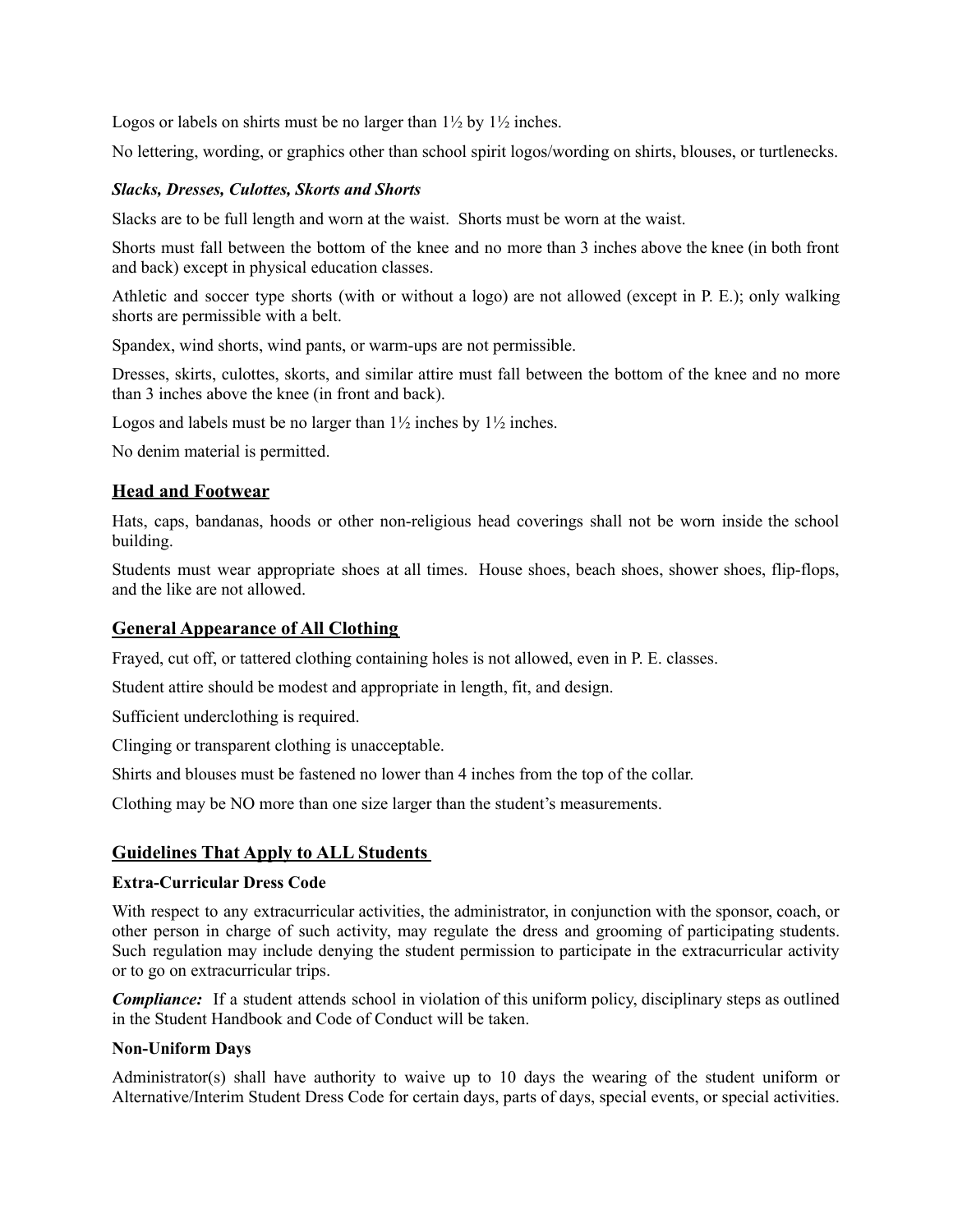Students who choose not to participate in the special days are expected to wear the standard student uniform.

**Fundraising:** Students will not be required to donate funds directly to a non-profit organization, fundraising event, or other charitable cause to be allowed to participate in a non-uniform day. Students are allowed to donate funds and/or participate in a fund raising activity to reach a specific fundraising goal that will allow all students at the school to participate in a non-uniform day. The non-uniform day will count as one of the ten (10) days allowed during the school year.

**Special Assistance:** In case of severe financial hardship, parents may contact their child's school by phone, mail, or in person to request assistance when financially unable to purchase the standard student uniform. Special note—having a child on the free-reduced lunch program does not automatically qualify the family for assistance.

**Final Authority:** Administrators will have complete and final judgment on all matters concerning interpretation of the dress code. Matters concerning appearance and dress not specifically covered above shall be within the discretion of the administration.

**Opt-out Provision for New Students:** The following procedure shall be followed if the parent or guardian desires to exempt his/her child from the uniform policy in accordance with Board Policy FNCA (Local) and FNG (Local):

Request by mail or in person a "Request for Exemption from the Student Uniform Requirement" and "Questions to Determine Bona Fide Religious and/or Philosophical Uniform Objections" forms. These documents can be obtained at the student's school site.

Within ten (10) calendar days of enrollment, complete the application for exemption in full and submit it to the designated campus administrator at the student's school.

Meet with the designated administrator to discuss the uniform policy and the nature of the objections to the policy. The purposes of this meeting include (a) ensuring parental understanding of the reasons for and goals of the uniform policy, (b) verifying the accuracy of the information on the application, (c) preventing fraud and misrepresentation.

Meet with a designated district administrator to discuss the nature of the parental objection(s) to the policy.

Students who are denied an opt-out exemption by the board will have fourteen (14) calendar days from the date of ruling to come into compliance.

**Opt-Out Provision for Currently Enrolled Students:** The following procedure shall be followed if the parent or guardian desires to exempt his/her child who is currently enrolled in Forney ISD from the uniform policy in accordance with Board Policy FNCA (Local) and FNG (Local):

Request by mail or in person a "Request for Exemption from the Student Uniform Requirement" and "Questions to Determine Bona Fide Religious and/or Philosophical Uniform Objections" forms. These documents can be obtained at the student's school site.

The "Request for Exemption from the Student Uniform Requirement" and "Questions to Determine Bona Fide Religion and/or Philosophical Uniform Objections" forms must be completed and submitted to the campus administration at the student's school by the last day of instruction of each school calendar year for the following school year.

Meet with the designated administrator to discuss the uniform policy and the nature of the objections to the policy. The purposes of this meeting include (a) ensuring parental understanding of the reasons for and goals of the uniform policy, (b) verifying the accuracy of the information on the application, (c) preventing fraud and misrepresentation.